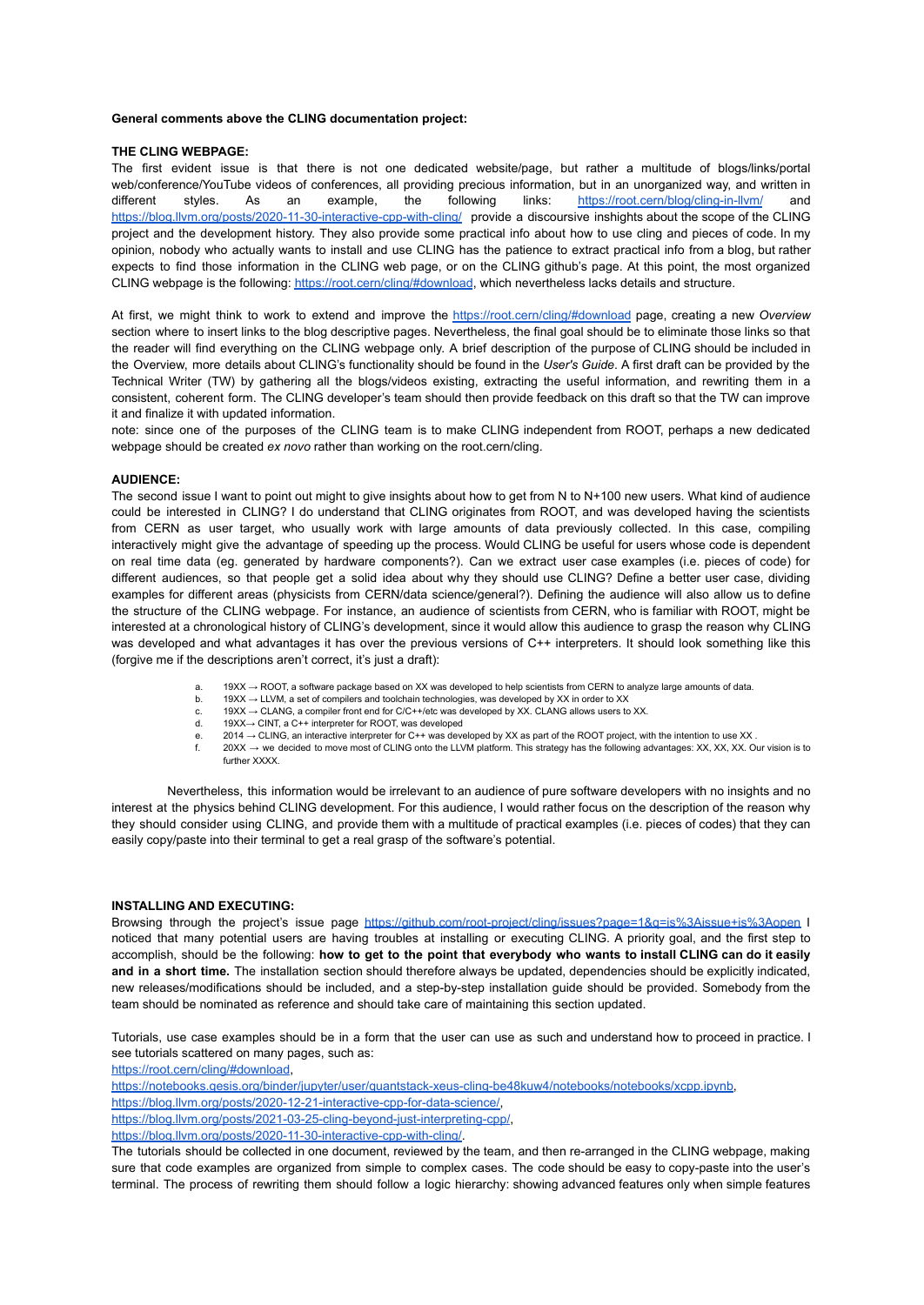have been already described. A problem specific to the CLING project is that the software aims at different kinds of audiences who are therefore interested in different kinds of examples. Would it be useful to keep audiences separate into categories, providing practical examples separately, or it would be dispersive and generate chaos? This should be discussed with the team.

## This is, in my opinion, a draft of the essential feature that the CLING webpage/GitHub page should provide:

note: the reference documentation is now empty, but this same draft, or an improved version of it, might be used later in order to organize the existing documentation into logical classes.

| NAME OF THE<br><b>SECTION</b> | CONTENT OF THE<br><b>SECTION</b>                                                                                                                                                                                                                                                                                                                                                                                                                                                                                                                                                                                                                          | <b>REFERENCE</b><br><b>DOCUMENTATION</b>                                                                                                                             | COMMENTS                                                                                                                                                                                                                                                                            | PRIORITY (from<br>1-most important to<br>3-least important) |
|-------------------------------|-----------------------------------------------------------------------------------------------------------------------------------------------------------------------------------------------------------------------------------------------------------------------------------------------------------------------------------------------------------------------------------------------------------------------------------------------------------------------------------------------------------------------------------------------------------------------------------------------------------------------------------------------------------|----------------------------------------------------------------------------------------------------------------------------------------------------------------------|-------------------------------------------------------------------------------------------------------------------------------------------------------------------------------------------------------------------------------------------------------------------------------------|-------------------------------------------------------------|
| Overview                      | 1. Overview of<br>CLING's functionality<br>It should begin with<br>something like:<br>CLING is an<br>interactive C++<br>interpreter. CLING<br>enables you to .<br>2. History of CLING<br>development (if we<br>decide to insert it)                                                                                                                                                                                                                                                                                                                                                                                                                       | https://blog.llvm.org/p<br>osts/2020-11-30-inter<br>active-cpp-with-cling/<br>https://blog.llvm.org/p<br>osts/2021-03-25-cling<br>-beyond-just-interpreti<br>ng-cpp/ | Use visuals rather<br>than descriptive<br>language. Videos or<br>screenshots. When<br>visuals are used: text<br>on the left and graphic<br>on the right, both<br>explaining the same<br>concept                                                                                     | $\overline{2}$                                              |
| Release notes                 | It very briefly<br>describes the last<br>release updates,<br>specific changes<br>included in CLING. It<br>should link to a<br>changelog section for<br>more detailed info                                                                                                                                                                                                                                                                                                                                                                                                                                                                                 |                                                                                                                                                                      | A member from the<br>team should be in<br>charge of maintaining<br>it constantly updated                                                                                                                                                                                            | $\mathbf{1}$                                                |
| <b>Installation</b>           | 1.Introduction $\rightarrow$ desc<br>ribes the purpose of<br>this document<br>2.Pre-installation<br>and dependencies $\rightarrow$<br>explains what<br>hardware and<br>software are needed<br>for your product to<br>function properly.<br>Example: CLING can<br>be installed on<br>CONDA or on Docker<br>Hub. If you use<br>CONDA, you can<br>install with: $\rightarrow$ there<br>should be one line<br>command that can be<br>easily copied/pasted.<br>3.Step-by-step<br>installation<br>procedure<br>4. Troubleshooting $\rightarrow$<br>describes how to fix<br>common issues<br>encountered during<br>installation<br>5. Uninstalling<br>procedures |                                                                                                                                                                      | Style should be<br>structured writing:<br>heading, small blocks,<br>breaking down<br>complex instructions<br>into simple,<br>one-concept/compone<br>nt instructions<br>organized into<br>numbered lists. It<br>helps the reader to<br>stay more<br>concentrated on the<br>procedure | $\mathbf{1}$                                                |
| <b>Starting CLING</b>         | After installation, what<br>do I need to execute<br>to actually start cling<br>(e.g. write cling in<br>terminal and maybe a<br>few simple code<br>examples)                                                                                                                                                                                                                                                                                                                                                                                                                                                                                               |                                                                                                                                                                      | It should be kept as<br>simple as possible                                                                                                                                                                                                                                          | $\mathbf{1}$                                                |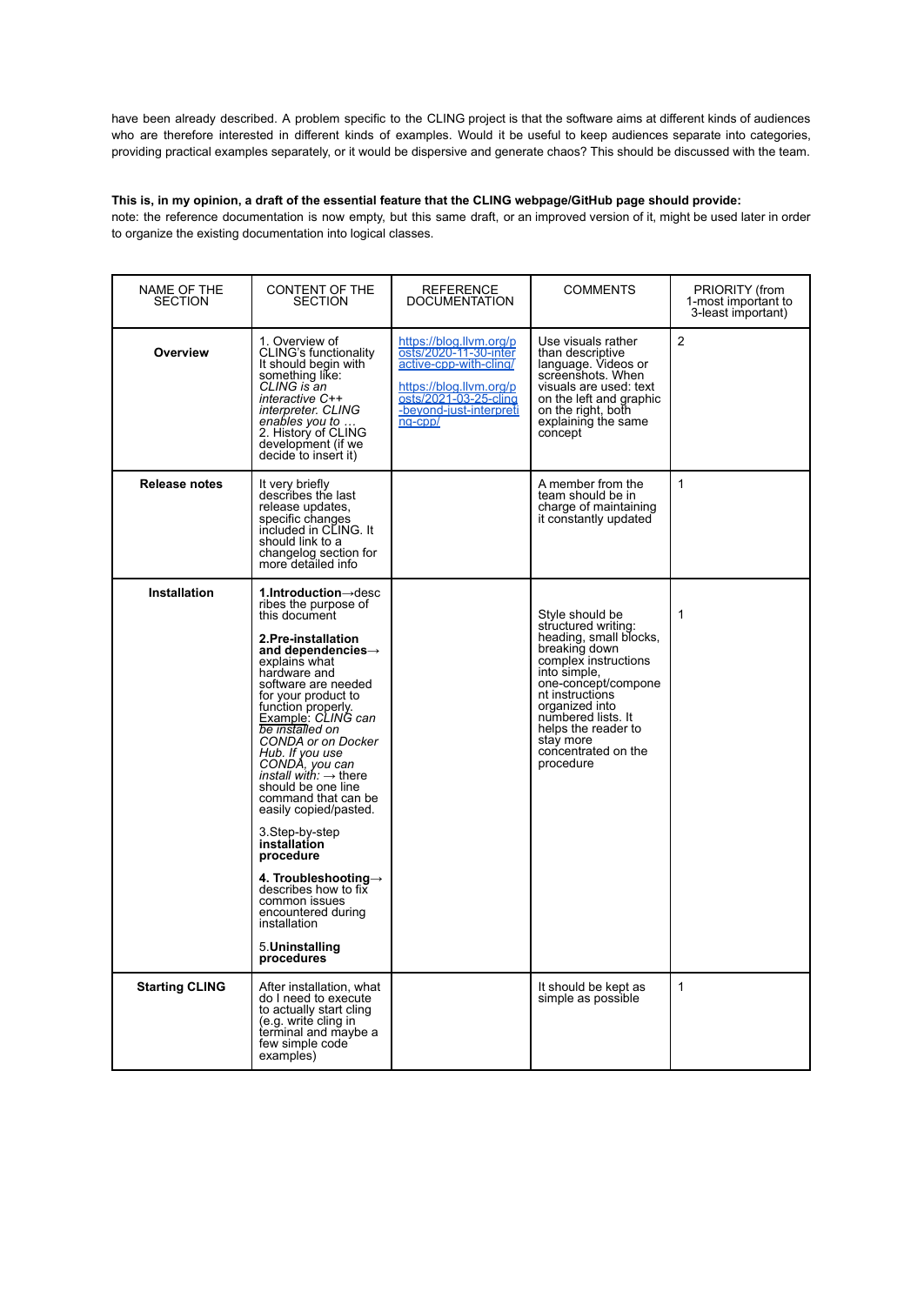| User's Guide           | Explains what is<br>CLING, contains<br>examples and<br>tutorials of different<br>use cases                                          | Organized logically<br>from simple (Hello<br>World) to complex.<br>Eventually, organized<br>by category (CERN<br>related, data science,<br>etc). All of the codes<br>should be easy to<br>copy/paste, a quality<br>check should be<br>made to make sure<br>that they are<br>functioning. All of<br>them should be<br>introduced by a<br>description of the<br>code purpose,<br>generated output.<br>eventually with the aid<br>of visuals if useful.<br>Better to start with a<br>few, working<br>examples rather than<br>having many<br>chaoticones. | $\overline{2}$ |
|------------------------|-------------------------------------------------------------------------------------------------------------------------------------|-------------------------------------------------------------------------------------------------------------------------------------------------------------------------------------------------------------------------------------------------------------------------------------------------------------------------------------------------------------------------------------------------------------------------------------------------------------------------------------------------------------------------------------------------------|----------------|
| Reporting an issue     | Gives the user<br>possibility to report<br>problems with the<br>software (bugs,<br>installation problems)                           | The TW will discuss<br>the following with the<br>team: where should<br>the user report an<br>issue? GitHub? Is<br>there any specific<br>template to report an<br>issue?<br>https://docs.github.co<br>m/en/communities/usi<br>ng-templates-to-enco<br>urage-useful-issues-a<br>nd-pull-requests/confi<br>guring-issue-template<br>s-for-your-repository<br>and<br>https://marker.jo/blog/<br>bug-report-template<br>could be used as a<br>refererence                                                                                                  | 1              |
| <b>Developer Guide</b> | 1.Code style<br>(example Google<br>style code, etc)<br>2.Code of conduct<br>3.Special<br>dependencies<br>4 Pull request<br>template | Having a developer<br>quide it's in my<br>opinion essential in<br>order to get<br>experienced users to<br>contribute to the<br>project. The code of<br>conduct should be<br>detailed and well<br>defined.<br>Nevertheless, it is<br>less priority than the<br>User's Guide                                                                                                                                                                                                                                                                            | 3              |
| <b>CLING Changelog</b> | A list of chronological<br>order of all the<br>changes in the<br>software (es.<br>added/improved/remo<br>ved features)              | One team's member<br>in charge of this<br>section                                                                                                                                                                                                                                                                                                                                                                                                                                                                                                     | $\mathbf{2}$   |

### **Timeline:**

# **note: TW=Technical Writer // Team=the team of CLING's developers**

|                                                                                                                                                                                                                  | FROM-TO             | <b>COMMENTS</b>                                                                                                                                                                                  |
|------------------------------------------------------------------------------------------------------------------------------------------------------------------------------------------------------------------|---------------------|--------------------------------------------------------------------------------------------------------------------------------------------------------------------------------------------------|
| <b>Before starting:</b><br>Discussion of this draft with the team.<br>the TW will receive comments from the<br>team so that the plan can be improved.<br>A new, updated plan will be then<br>generated by the TW | May 3-9 (this week) | The team should help the TW to define<br>the priorities.                                                                                                                                         |
| "State of the art":<br>Reading of all existing material,<br>extraction of information from all the<br>sources and classification of those into<br>logical classes such as: info about the                        | May 9-20            | This part involves a lot of solitary<br>reading from the technical writer, but<br>also dialogue with the team when<br>some parts are not clear. In particular,<br>the team should help the TW to |